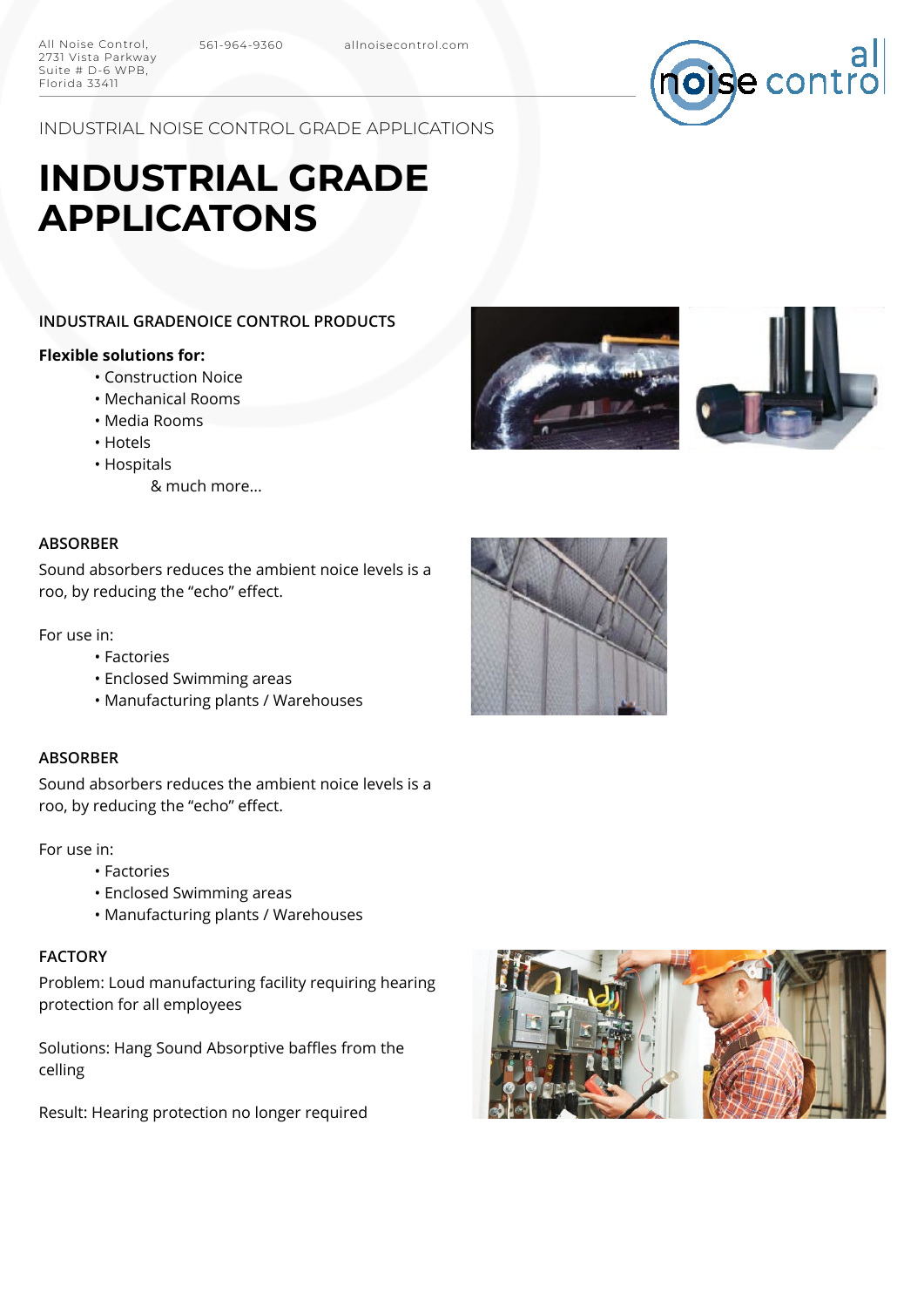All Noise Control, 561-964-9360 allnoisecontrol.com 2731 Vista Parkway Suite # D-6 WPB, Florida 33411



# **SWIMMING POOL**

Problem: People can't hold a conversation because of the "echo" in this swimming area

Solutions: Suspend Waterproof baffles from the celling to reduce the "echo"

Result: People can understand each other in a conversation



# **PRE-FAB METAL BUILDINGS**

Problem: Employees can't understand announcements being made over the PA system

Solutions: Line the walls and ceiling of the building with ANC-AB2-2 Sound Absorptive panels

Result: Announcements easily understood by employees

#### **COMPOSITE**

Composite Panels stop the transmission of noice from one area to another. For use

> **Indoor applications** In manufactuuring plants To enclose Compressors

> **Outdoor Applications** On Construction areas To quiet Noisy machinery







#### **INDOOR NOISE PROBLEMS**

### **AB12 Barrier Composite**

A non-reinforced loaded vinyl noice barrier sandwiched between two layers of Quilted fiberglass. Use for sound absorption on both side of product.or as a decoupled/ barrier/absorber acoustical liner.

- Available in roll form with either bound edges or unbound edges
- Available as modular panels with grommets and Velcro.
- Acoustical jackets, die-cut pieces. custom fabrications
- STC-29
- NRC-,

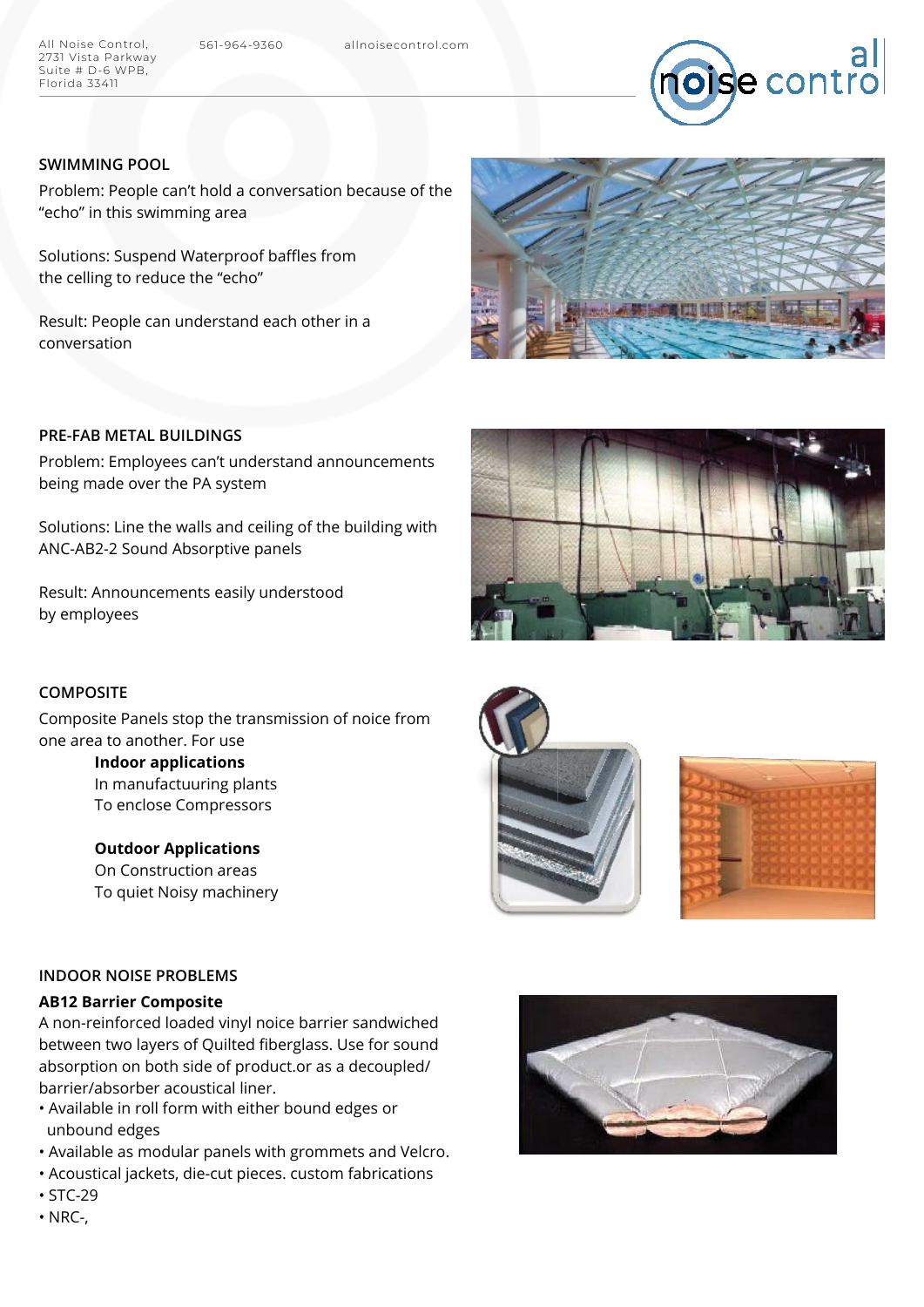All Noise Control, 561-964-9360 allnoisecontrol.com 2731 Vista Parkway Suite # D-6 WPB, Florida 33411



# **NOICE CONTROL WALL SEPARATES MANUFACTURING PLANT**

Problem: Noise from one area of the plant intruding into other work areas

Solutions: Create a multi-tiered wall to divide the plant into two work areas using ANC-AB12 acoustical panels

Result: Each work area was separated physically and acoustically

# **TENNESSEE GAS EXPANSION HALTED BY NOICE COMPLAINTS**

Problem: Complaints of high noise levels at the property line were holding up tennessee gas'plans to expand this compressor station

Solutions: install ANC-AB13 panels on the walls and celling of the compressor station

Result: A 10 dB reduction was archieved and expansion of the building was allowed

# **WASTE WATER TREATMENT PLANT**

Problem: 3 centrifugal turbo-air blowers produced loud noises both inside and outside the plant

Solutions: Enclosing the machines with ANC-AB12 Panels, While Providing adequate air flow

Result: Noise reduction of 14 dB (A) at 3 feet from the unit

#### **MEZZANINE AREA @ PULVERIZING MILL**

Problem: Noice levels of 94 dB (A) caused by equipment on a Mezzanine. The noise had to be reduced without restricting accessiblity

Solutions: Use ANC-AB12 panels to sorround the equipment on the mezzanine

Result: At floor level the noise was reduced to 80 dB (A)















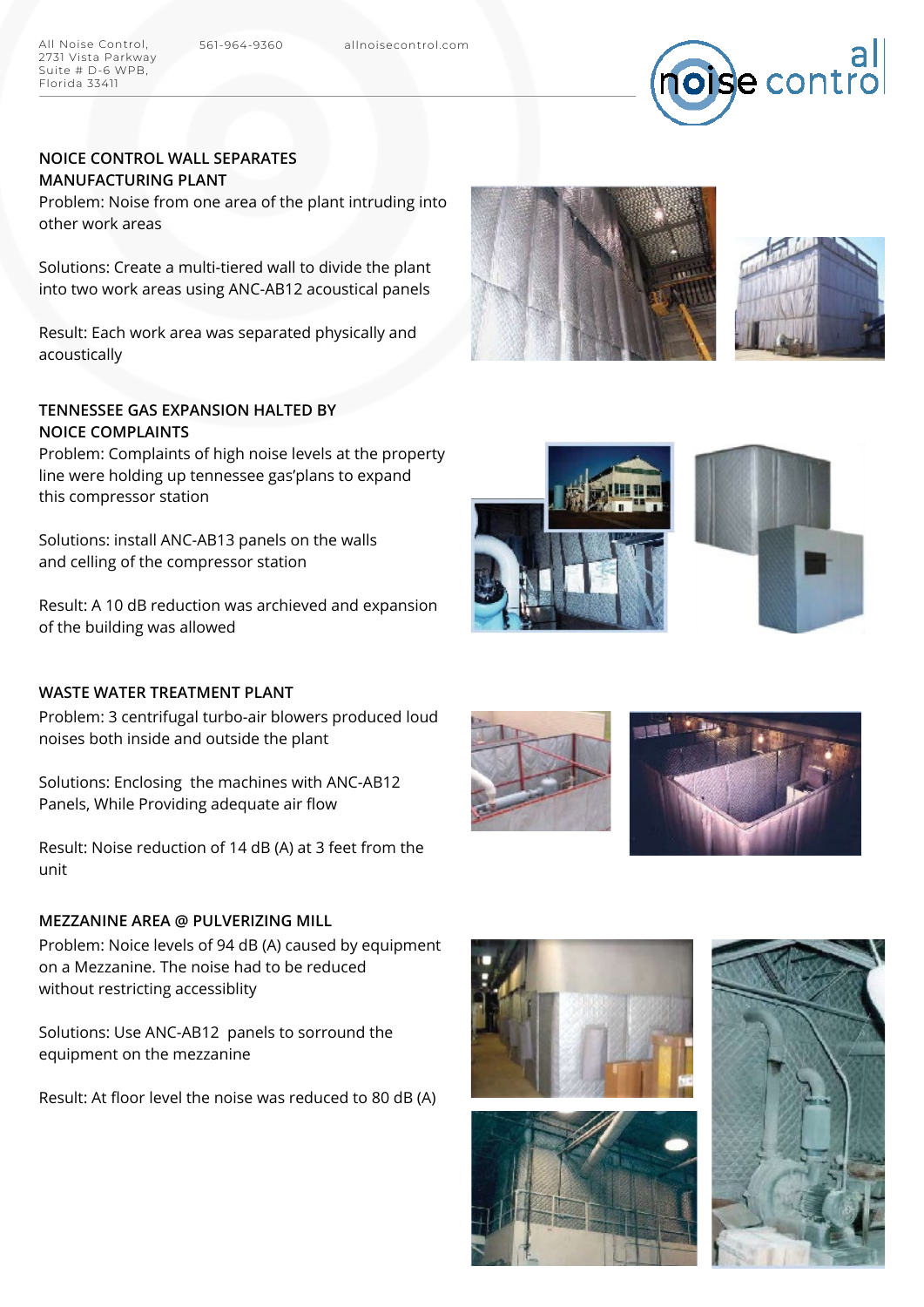2731 Vista Parkway Suite # D-6 WPB, Florida 33411



### **CURTAIN ENCLOSURE QUIETS NOISY SWAGING MACHINE**

Problem: Hammers and rolls within the swagger produced noice levels above 100 dB

Solutions: Completely enclose the swagger with a free standing enclosure and ANC-AB12 panels

Result: A 20 dB reduction ( @ 3') was achieved eliminating the need for hearing protection.





# **OUTDOOR NOISE PROBLEMS**

AB1-EXT-R2 Barrier Backed Composite A rainforced loaded vinyl noise barrier (UV resistant) bonded to a 2 inch thick acoustical fiberglass quilted with a heavy duty VCP facing on one side.

- Maximum Durability & Longevity outdoors
- Sewn with gore Tenera thread
- Modular panels are constructed with grommets across the top and bottom & exterior grade Velcro
- STC-33
- NRC-.96@ 250 Hz

#### **CONSTRUCTION SITES**

Problem: Construction Noise was radiating into the adjacent neighborhood creating a public relations problem for the construction company

Solutions: Install AB1-EXT-R2 panels around the perimeter of the construction site

Result: Contruction noice was quieted & construction allowed to continue







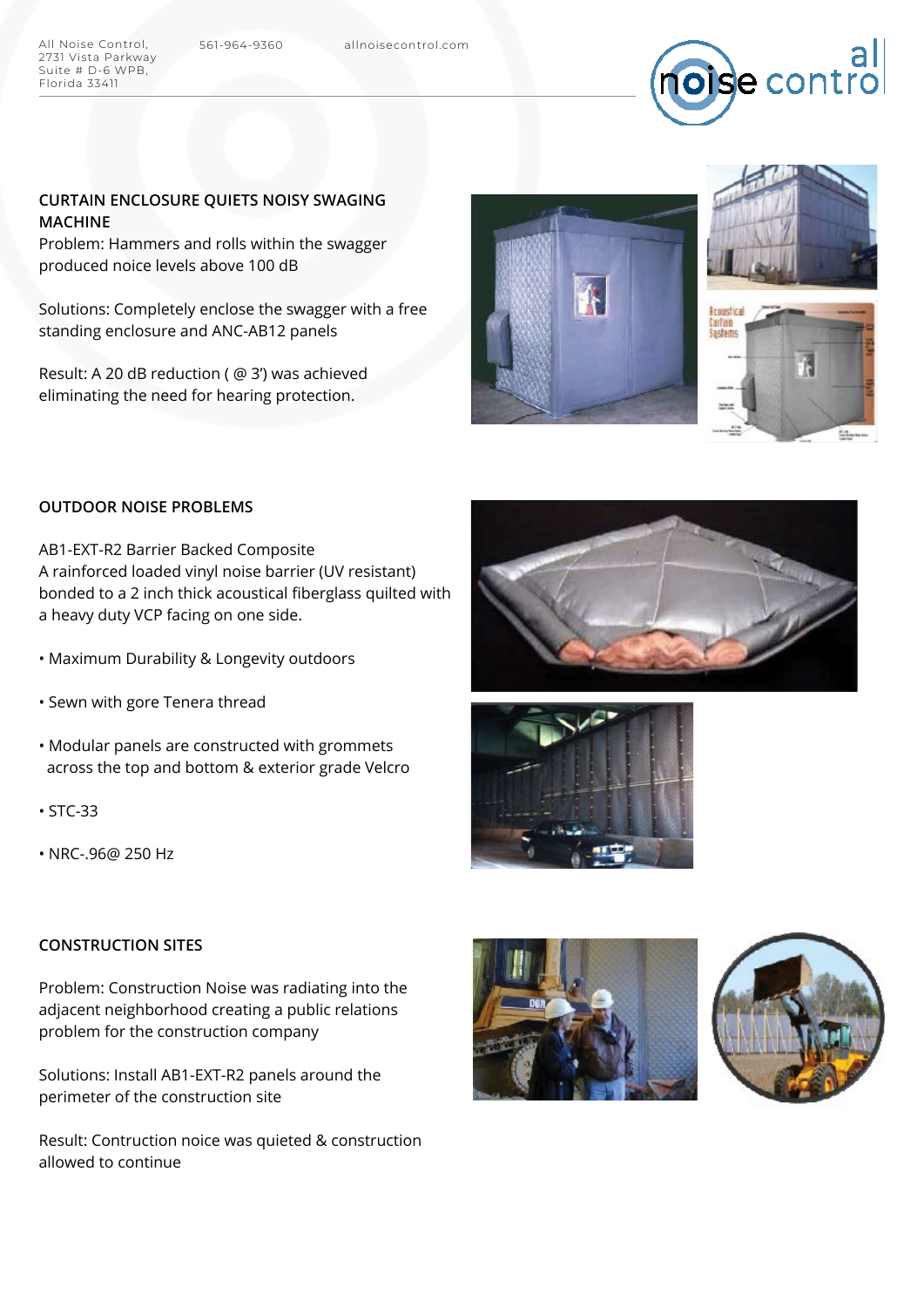

#### **BLOWERS ON DUST COLLECTION SYSTEMS**

Problem: Neighbors to this manufacturing facility complained about the noice from the dust collection system

Solutions: Install ANC-AB1-EXT-R2 panels to a chain link fence surrounding the dust collector

Result: Noice levels reduced and neighbors were satisfied with the result



#### **WARP BARRIER**

2731 Vista Parkway Suite # D-6 WPB, Florida 33411

Multi-faceted Composite material

- Reinforced Foil facing
- Loaded vinyl barrier
- Quilted fiberglass absorber/decoupler

#### Spec'd on

- HVAC projects
- Waste water treatment plants
- Gas transmission lines

Easy installation • one step installation





# **WESTERN MASS ELECTRIC COMPANY**

Problem: Fluid moving through the pipes at the electric company increased the overall noice in the plant

Solutions: Warp the pipes with ANC-WB21 Warp Barrier to prevent break out noice

Result: Overall Noice reduced by 15 dB